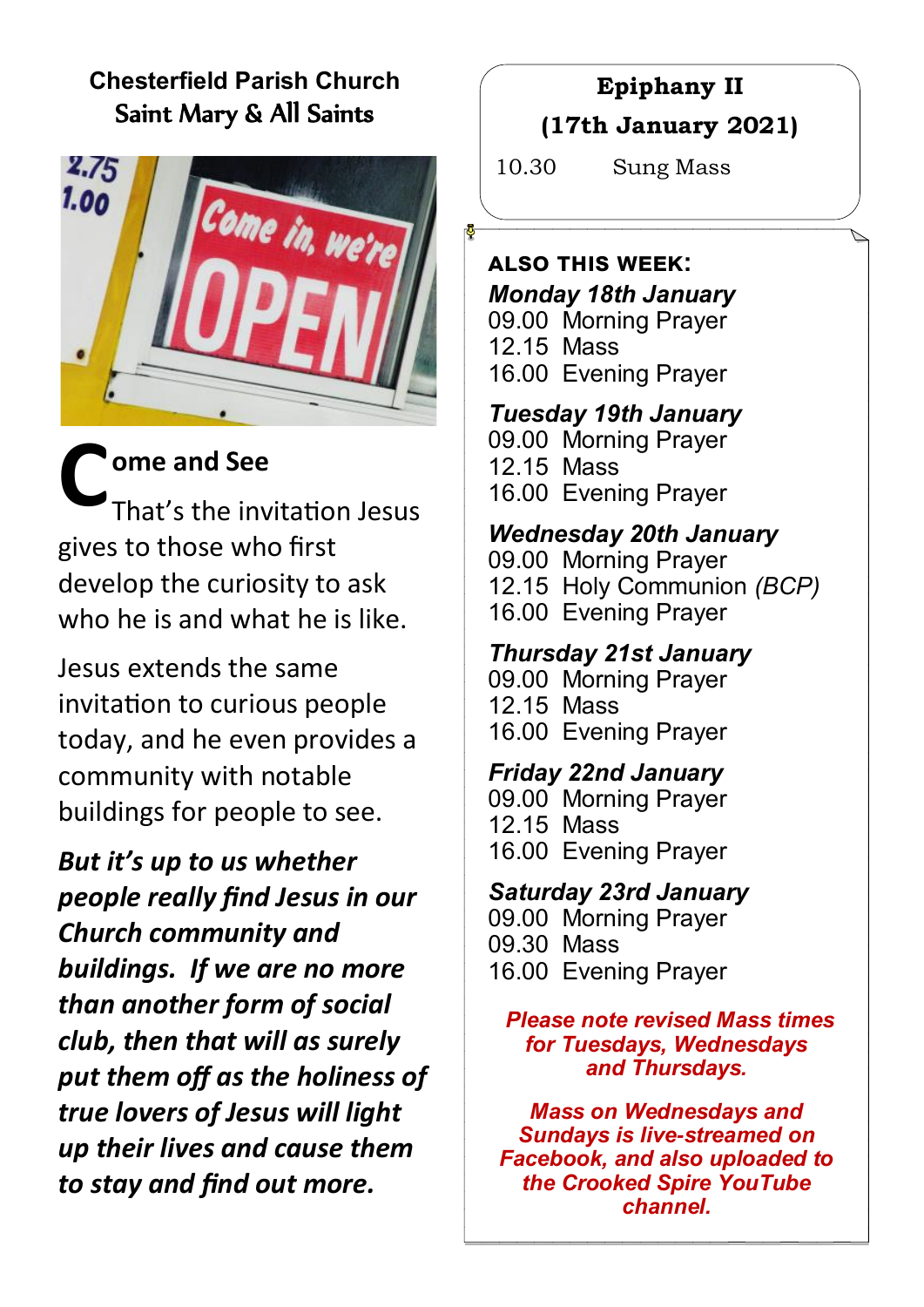## **EPIPHANY II - SUNG MASS**

Introit:

Setting:

## **Collect Prayer**

Almighty God, in Christ you make all things new: transform the poverty of our nature by the riches of your grace, and in the renewal of our lives make known your heavenly glory; through Jesus Christ your Son our Lord, who is alive and reigns with you, in the unity of the Holy Spirit, one God, now and for ever. **Amen**

**A reading from the First Book of Samuel 1 Sam 3.1-10** Now the boy Samuel was ministering to the Lord under Eli. The word of the Lord was rare in those days; visions were not widespread.

At that time Eli, whose eyesight had begun to grow dim so that he could not see, was lying down in his room; the lamp of God had not yet gone out, and Samuel was lying down in the temple of the Lord, where the ark of God was. Then the Lord called, 'Samuel! Samuel!' and he said, 'Here I am!' and ran to Eli, and said, 'Here I am, for you called me.' But he said, 'I did not call; lie down again.' So he went and lay down. The Lord called again, 'Samuel!' Samuel got up and went to Eli, and said, 'Here I am, for you called me.' But he said, 'I did not call, my son; lie down again.' Now Samuel did not yet know the Lord, and the word of the Lord had not yet been revealed to him. The Lord called Samuel again, a third time. And he got up and went to Eli, and said, 'Here I am, for you called me.' Then Eli perceived that the Lord was calling the boy. Therefore Eli said to Samuel, 'Go, lie down; and if he calls you, you shall say, "Speak, Lord, for your servant is listening." ' So Samuel went and lay down in his place. Now the Lord came and stood there, calling as before, 'Samuel! Samuel!' And Samuel said, 'Speak, for your servant is listening.'

This is the Word of the Lord. **Thanks be to God**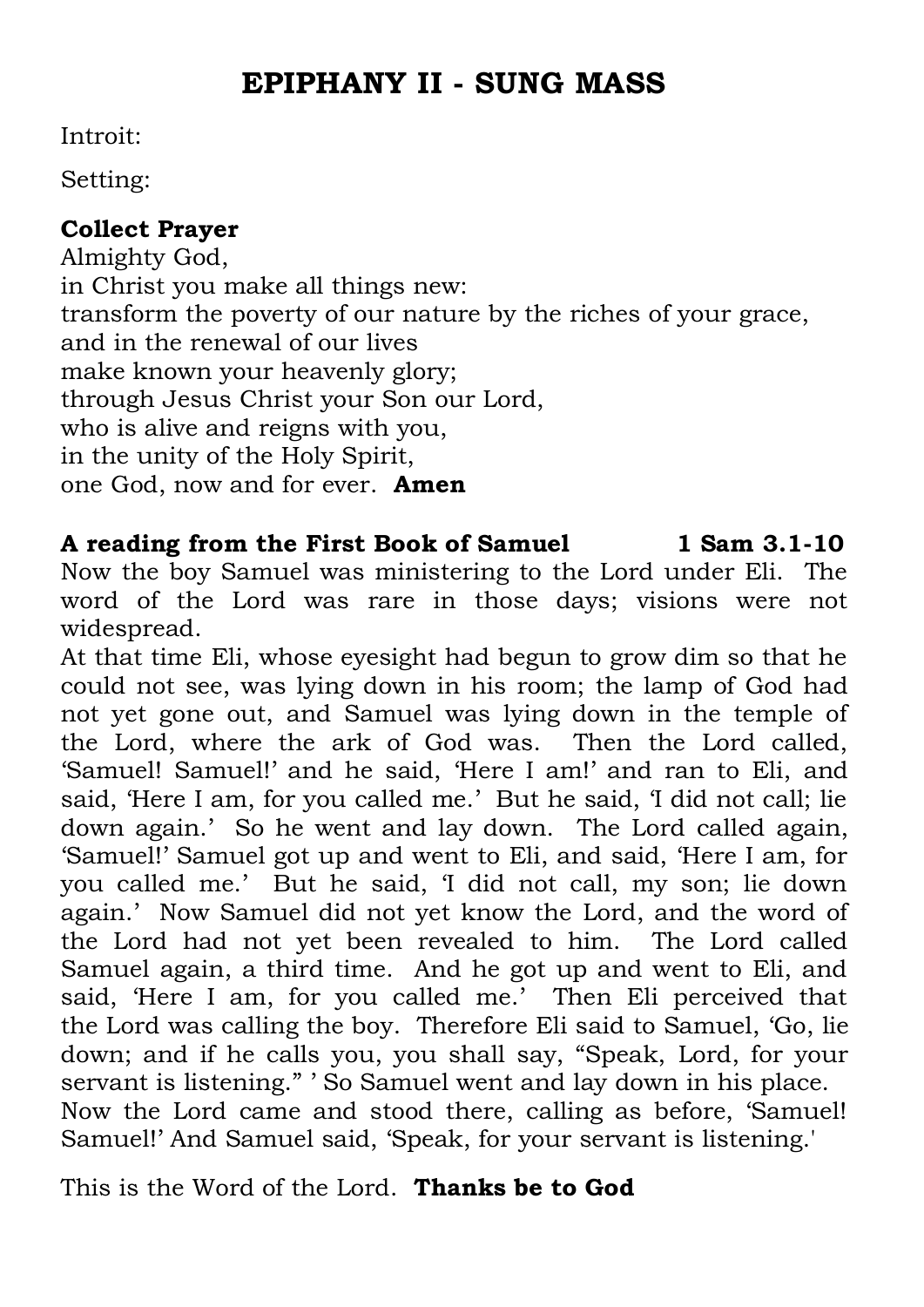## Gradual Hymn:

## **Listen to the Gospel of Christ according to Saint John**

## Glory to you, O Lord John 1.43-end

The next day Jesus decided to go to Galilee. He found Philip and said to him, 'Follow me.' Now Philip was from Bethsaida, the city of Andrew and Peter. Philip found Nathanael and said to him, 'We have found him about whom Moses in the law and also the prophets wrote, Jesus son of Joseph from Nazareth.' Nathanael said to him, 'Can anything good come out of Nazareth?' Philip said to him, 'Come and see.' When Jesus saw Nathanael coming towards him, he said of him, 'Here is truly an Israelite in whom there is no deceit!' Nathanael asked him, 'Where did you come to know me?' Jesus answered, 'I saw you under the fig tree before Philip called you.' Nathanael replied, 'Rabbi, you are the Son of God! You are the King of Israel!' Jesus answered, 'Do you believe because I told you that I saw you under the fig tree? You will see greater things than these.' And he said to him, 'Very truly, I tell you, you will see heaven opened and the angels of God ascending and descending upon the Son of Man.'

This is the Gospel of the Lord. **Praise to you, O Christ**

Homily, Creed, Intercessions & Peace

Offertory Hymn:

Communion Motet:

Voluntary:

*\*\*\*\*\*\*\*\*\*\*\*\*\*\*\*\*\*\*\*\*\*\*\*\*\*\*\*\*\*\*\*\*\*\*\*\**

*For the time being there will be no Choral Evensong on a Sunday*